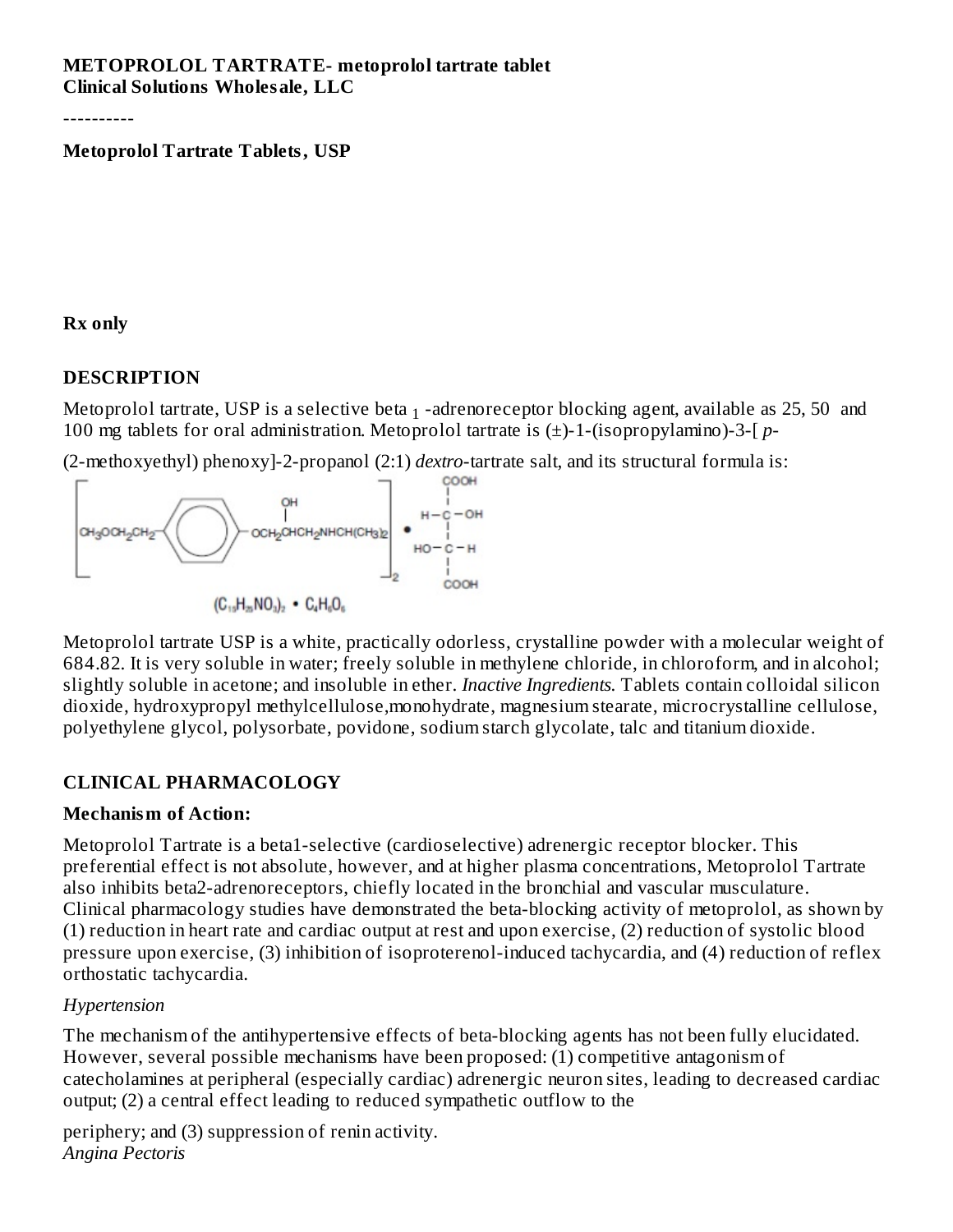By blocking catecholamine-induced increases in heart rate, in velocity and extent of myocardial contraction, and in blood pressure, Metoprolol Tartrate reduces the oxygen requirements of the heart at any given level of effort, thus making it useful in the long-term management of angina pectoris.

#### *Myocardial Infarction*

The precise mechanism of action of Metoprolol Tartrate in patients with suspected or definite myocardial infarction is not known.

# **Pharmacodynamics**

Relative beta1 selectivity is demonstrated by the following: (1) In healthy subjects, Metoprolol Tartrate is unable to reverse the beta2-mediated vasodilating effects of epinephrine. This contrasts with the effect of nonselective (beta1 plus beta2) beta blockers, which completely reverse the vasodilating effects of epinephrine. (2) In asthmatic patients, Metoprolol Tartrate reduces FEV1 and FVC significantly less than a nonselective beta blocker, propranolol, at equivalent beta1-receptor blocking doses.

Metoprolol Tartrate has no intrinsic sympathomimetic activity, and membrane-stabilizing activity is detectable only at doses much greater than required for beta blockade. Animal and human experiments indicate that Metoprolol Tartrate slows the sinus rate and decreases AV nodal conduction. Significant beta-blocking effect (as measured by reduction of exercise heart rate) occurs within 1 hour after oral administration, and its duration is dose-related. For example, a 50% reduction of the maximum effect after single oral doses of 20, 50, and 100 mg occurred at 3.3, 5.0, and 6.4 hours, respectively, in normal subjects. After repeated oral dosages of 100 mg twice daily, a significant reduction in exercise systolic blood pressure was evident at 12 hours. When the drug was infused over a 10-minute period, in normal volunteers, maximum beta blockade was achieved at approximately 20 minutes. Equivalent maximal betablocking effect is achieved with oral and intravenous doses in the ratio of approximately 2.5:1. There is a linear relationship between the log of plasma levels and reduction of exercise heart rate.

However, antihypertensive activity does not appear to be related to plasma levels. Because of variable plasma levels attained with a given dose and lack of a consistent relationship of antihypertensive activity to dose, selection of proper dosage requires individual titration. In several studies of patients with acute myocardial infarction, intravenous followed by oral administration of Metoprolol Tartrate caused a reduction in heart rate, systolic blood pressure and cardiac output. Stroke volume, diastolic blood pressure and pulmonary artery end diastolic pressure remained unchanged.

In patients with angina pectoris, plasma concentration measured at 1 hour is linearly related to the oral dose within the range of 50-400 mg. Exercise heart rate and systolic blood pressure are reduced in relation to the logarithm of the oral dose of metoprolol. The increase in exercise capacity and the reduction in left ventricular ischemia are also significantly related to the logarithm of the oral dose. **Pharmacokinetics**

*Absorption:* The estimated oral bioavailability of immediate release metoprolol is about 50% because of pre-systemic metabolism which is saturable leading to non-proportionate increase in the exposure with increased dose.

*Distribution:* Metoprolol is extensively distributed with a reported volume of distribution of 3.2 to 5.6 L/kg. About 10% of metoprolol in plasma is bound to serum albumin. Metoprolol is known to cross the placenta and is found in breast milk. Metoprolol is also known to cross the blood brain barrier following oral administration and CSF concentrations close to that observed in plasma have been reported. Metoprolol is not a significant P-glycoprotein substrate.

*Metabolism:* Metoprolol Tartrate is primarily metabolized by CYP2D6. Metoprolol is a racemic mixture of R- and S- enantiomers, and when administered orally, it exhibits stereoselective metabolism that is dependent on oxidation phenotype. CYP2D6 is absent (poor metabolizers) in about 8% of Caucasians and about 2% of most other populations. Poor CYP2D6 metabolizers exhibit several fold higher plasma concentrations of Metoprolol Tartrate than extensive metabolizers with normal CYP2D6 activity thereby decreasing Metoprolol Tartrate 's cardioselectivity.

*Elimination:* Elimination of Metoprolol Tartrate is mainly by biotransformation in the liver. The mean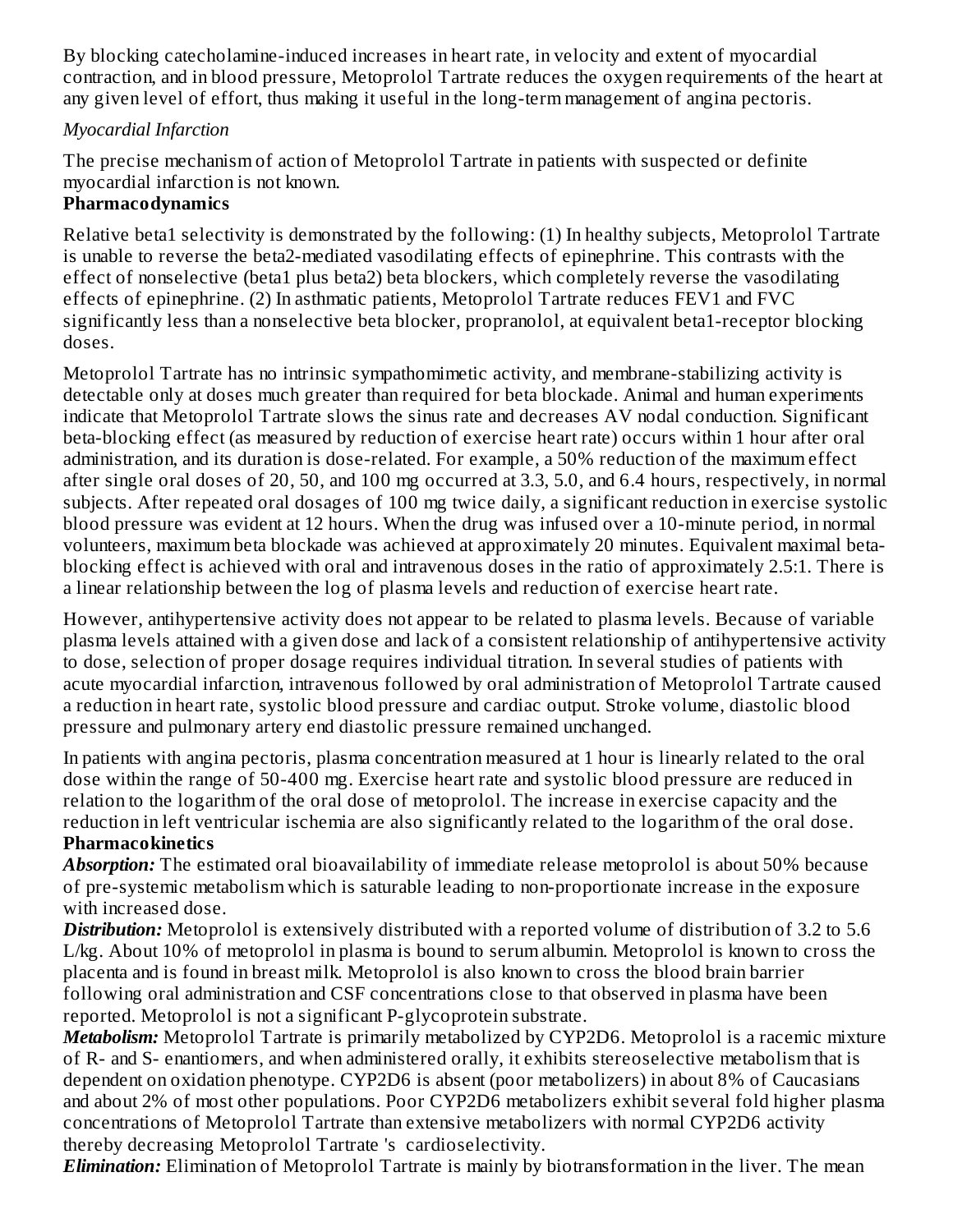elimination half-life of metoprolol is 3 to 4 hours; in poor CYP2D6 metabolizers the half-life may be 7 to 9 hours. Approximately 95% of the dose can be recovered in urine. In most subjects (extensive metabolizers), less than 5% of an oral dose and less than 10% of an intravenous dose are excreted as unchanged drug in the urine. In poor metabolizers, up to 30% or 40% of oral or intravenous doses, respectively, may be excreted unchanged; the rest is excreted by the kidneys as metabolites that appear to have no beta blocking activity. The renal clearance of the stereo-isomers does not exhibit stereoselectivity in renal excretion.

#### *Special populations*

*Geriatric patients:* The geriatric population may show slightly higher plasma concentrations of metoprolol as a combined result of a decreased metabolism of the drug in elderly population and a decreased hepatic blood flow. However, this increase is not clinically significant or therapeutically relevant.

*Renal impairment*: The systemic availability and half-life of Metoprolol Tartrate in patients with renal failure do not differ to a clinically significant degree from those in normal subjects.

*Hepatic Impairment:* Since the drug is primarily eliminated by hepatic metabolism, hepatic impairment may impact the pharmacokinetics of metoprolol. The elimination half-life of Metoprolol is considerably prolonged, depending on severity (up to 7.2 h).

#### **Clinical Studies:**

# **Hypertension**

In controlled clinical studies, Metoprolol Tartrate has been shown to be an effective antihypertensive agent when used alone or as concomitant therapy with thiazide-type diuretics, at dosages of 100 to 450 mg daily. In controlled, comparative, clinical studies, Metoprolol Tartrate has been shown to be as effective an antihypertensive agent as propranolol, methyldopa, and thiazide-type diuretics, to be equally effective in supine and standing positions.

# **Angina Pectoris**

In controlled clinical trials, Metoprolol Tartrate, administered two or four times daily, has been shown to be an effective anti-anginal agent, reducing the number of angina attacks and increasing exercise tolerance. The dosage used in these studies ranged from 100-400 mg daily. A controlled, comparative, clinical trial showed that Metoprolol Tartrate was indistinguishable from propranolol in the treatment of angina pectoris.

# **Myocardial Infarction**

In a large (1,395 patients randomized), double-blind, placebo-controlled clinical study, Metoprolol Tartrate was shown to reduce 3-month mortality by 36% in patients with suspected or definite myocardial infarction.

Patients were randomized and treated as soon as possible after their arrival in the hospital, once their clinical condition had stabilized and their hemodynamic status had been carefully evaluated.Subjects were ineligible if they had hypotension, bradycardia, peripheral signs of shock, and/or more than minimal basal rales as signs of congestive heart failure. Initial treatment consisted of intravenous followed by oral administration of Metoprolol Tartrate or placebo, given in a coronary care or comparable unit. Oral maintenance therapy with Metoprolol Tartrate or placebo was then continued for 3 months. After this double-blind period, all patients were given Metoprolol Tartrate and followed up to 1 year.

The median delay from the onset of symptoms to the initiation of therapy was 8 hours in both the Metoprolol Tartrate and placebo-treatment groups. Among patients treated with Metoprolol Tartrate, there were comparable reductions in 3-month mortality for those treated early (≤8 hours) and those in whom treatment was started later. Significant reductions in the incidence of ventricular fibrillation and in chest pain following initial intravenous therapy were also observed with Metoprolol Tartrate and were independent of the interval between onset of symptoms and initiation of therapy.

In this study, patients treated with metoprolol received the drug both very early (intra-venously) and during a subsequent 3-month period, while placebo patients received no beta-blocker treatment for this period. The study thus was able to show a benefit from the overall metoprolol regimen but cannot separate the benefit of very early intravenous treatment from the benefit of later beta-blocker therapy. Nonetheless, because the overall regimen showed a clear beneficial effect on survival without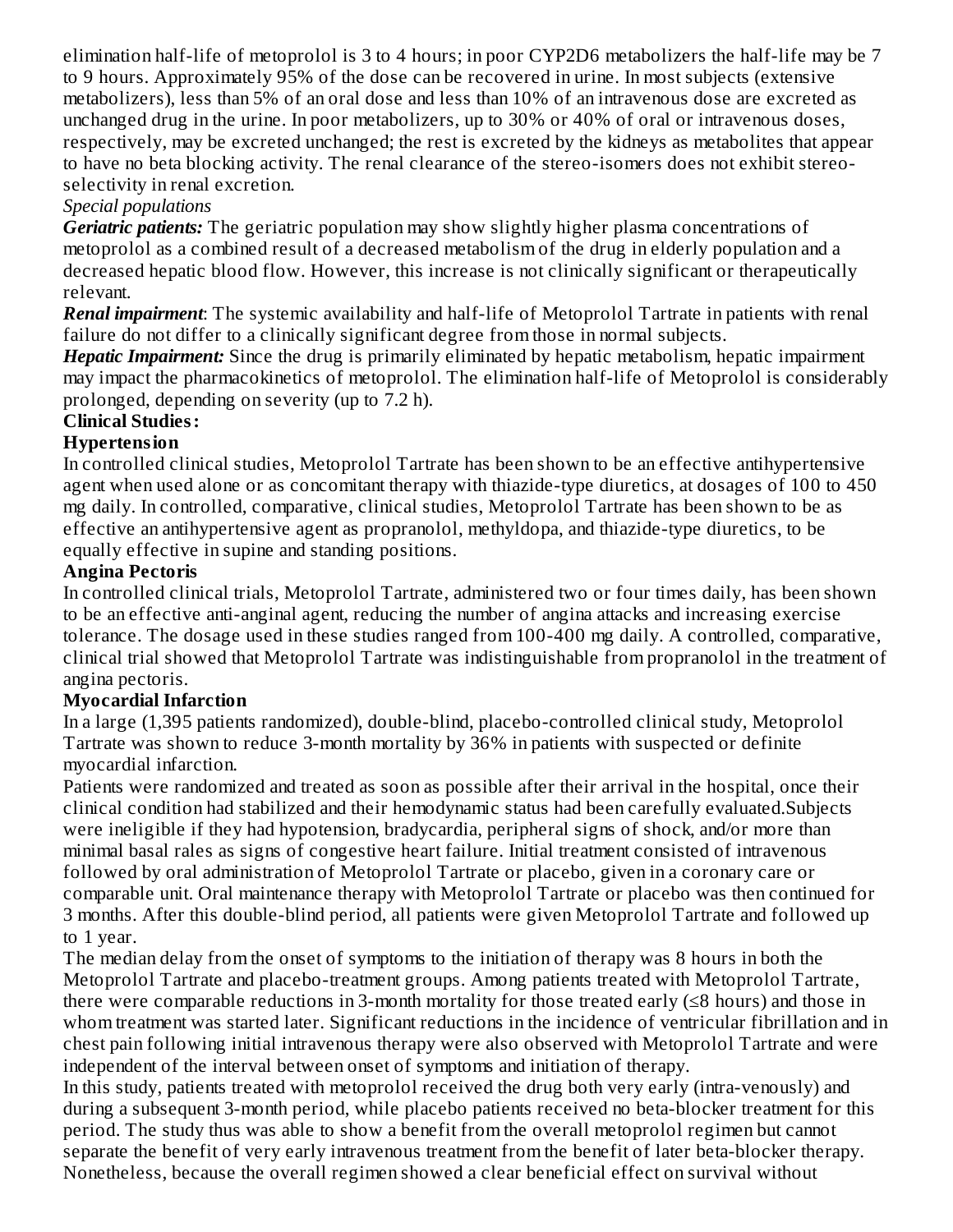evidence of an early adverse effect on survival, one acceptable dosage regimen is the precise regimen used in the trial. Because the specific benefit of very early treatment remains to be defined however, it is also reasonable to administer the drug orally to patients at a later time as is recommended for certain other beta blockers.

#### **INDICATIONS AND USAGE**

#### **Hypertension**

Metoprolol tartrate tablets are indicated for the treatment of hypertension. They may be used alone or in combination with other antihypertensive agents.

#### **Angina Pectoris**

Metoprolol tartrate tablets are indicated in the long-term treatment of angina pectoris.

#### **Myocardial Infarction**

Metoprolol tartrate tablets are indicated in the treatment of hemodynamically stable patients with definite or suspected acute myocardial infarction to reduce cardiovascular mortality when used alone ot in conjunction with intravenous metoprolol tartrate. Oral metoprolol tartrate can be initiated after intravenous metoprolol tartrate therapy, or alternatively, oral treatment can begin within 3 to 10 days of acute event **(**see **DOSAGE AND ADMINISTRATION, CONTRAINDICATIONS,** and **WARNINGS)**.

#### **CONTRAINDICATIONS**

#### **Hypertension and Angina**

Metoprolol tartrate is contraindicated in sinus bradycardia, heart block greater than first degree, cardiogenic shock, and overt cardiac failure (see **WARNINGS**).

Hypersensitivity to metoprolol and related derivatives, or to any of the excipients; hypersensitivity to other beta-blockers (cross sensitivity between beta-blockers can occur).

Sick-sinus syndrome.

Severe peripheral arterial circulatory disorders.

#### **Myocardial Infarction**

Metoprolol is contraindicated in patients with a heart rate < 45 beats/min; second- and third-degree heart block; significant first-degree heart block (P-R interval  $30.24$  sec); systolic blood pressure  $\leq 100$ mmHg; or moderate-to-severe cardiac failure (see **WARNINGS**).

#### **WARNINGS**

#### **Heart Failure**

Beta blockers, like Metoprolol tartrate, can cause depression of myocardial contractility and may precipitate heart failure and cardiogenic shock. If signs or symptoms of heart failure develop, treat the patient according to recommended guidelines. It may be necessary to lower the dose of Metoprolol tartrate tablets or to discontinue it.

#### **Is chemic Heart Dis eas e**

Do not abruptly discontinue Metoprolol tartrate therapy in patients with coronary artery disease. Severe exacerbation of angina, myocardial infarction and ventricular arrhythmias have been reported in patients with coronary artery disease following the abrupt discontinuation of therapy with beta-blockers.

When discontinuing chronically administered metoprolol tartrate, particularly in patients with coronary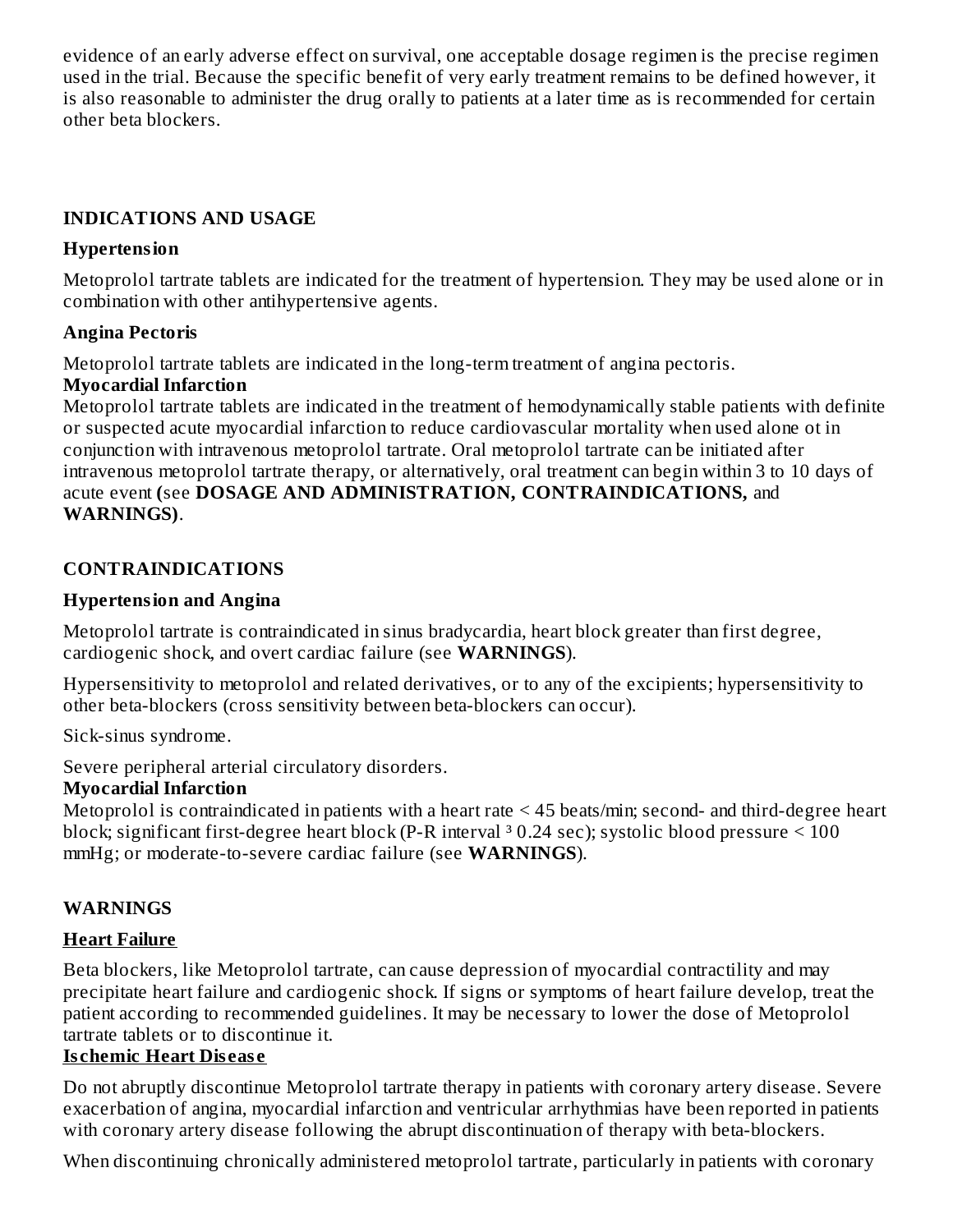artery disease, the dosage should be gradually reduced over a period of 1 to 2 weeks and the patient should be carefully monitored. If angina markedly worsens or acute coronary insufficiency develops, metoprolol tartrate administration should be reinstated promptly, at least temporarily, and other measures appropriate for the management of unstable angina should be taken. Patients should be warned against interruption or discontinuation of therapy without the physician's advice. Because coronary artery disease is common and may be unrecognized, it may be prudent not to discontinue metoprolol tartrate therapy abruptly even in patients treated only for hypertension.

#### **Us e During Major Surgery***:*

Chronically administered beta-blocking therapy should not be routinely withdrawn prior to major surgery; however, the impaired ability of the heart to respond to reflex adrenergic stimuli may augment the risks of general anesthesia and surgical procedures.

#### **Bradycardia**

Bradycardia, including sinus pause, heart block, and cardiac arrest have occurred with the use of metoprolol tartrate. Patients with first-degree atrioventricular block, sinus node dysfunction, or conduction disorders may be at increased risk. Monitor heart rate and rhythm in patients receiving metoprolol tartrate. If severe bradycardia develops, reduce or stop metoprolol tartrate.

#### **Exacerbation of Bronchospastic Dis eas e**

Patients with bronchospastic disease should, in general, not receive beta blockers, including metoprolol tartrate. Because of its relative beta1 selectivity, however, metoprolol tartrate may be used in patients with bronchospastic disease who do not respond to, or cannot tolerate, other antihypertensive treatment. Because beta1 selectivity is not absolute use the lowest possible dose of metoprolol tartrate and consider administering metoprolol tartrate in smaller doses three times daily, instead of larger doses two times daily, to avoid the higher plasma levels associated with the longer dosing interval (see **DOSAGE AND ADMINISTRATION**).Bronchodilators, including beta2 agonists, should be readily available or administered concomitantly.

**Diabetes and Hypoglycemia:**Beta blockers may mask tachycardia occurring with hypoglycemia, but other manifestations such as dizziness and sweating may not be significantly affected.

#### **Pheochromocytoma:**

If metoprolol is used in the setting of pheochromocytoma, it should begiven in combination with an alpha blocker, and only after the alpha blocker has been initiated.Administration of beta blockers alone in the setting of pheochromocytoma has been associated with a paradoxical increase in blood pressure due to the attenuation of beta-mediated vasodilatation in skeletal muscle.

# **Thyrotoxicosis:**

Metoprolol tartrate may mask certain clinical signs (e.g., tachycardia) of hyperthyroidism. Avoid abrupt withdrawal of beta blockade, which might precipitate a thyroid storm.

# **PRECAUTIONS**

# **Risk of Anaphylactic Reactions**

While taking beta blockers, patients with a history of severe anaphylactic reaction to a variety of allergens may be more reactive to repeated challenge, accidental, diagnostic, or therapeutic. Such patients may be unresponsive to the usual doses of epinephrine used to treat allergic reaction. **Information for Patients**

Advise patients to take metoprolol regularly and continuously, as directed, with or immediately following meals. If a dose should be missed, the patient should take only the next scheduled dose (without doubling it). Patients should not discontinue metoprolol without consulting the physician. Advise patients (1) to avoid operating automobiles and machinery or engaging in other tasks requiring alertness until the patient's response to therapy with metoprolol has been determined; (2) to contact the physician if any difficulty in breathing occurs; (3) to inform the physician or dentist before any type of surgery that he or she is taking metoprolol tartrate.

#### **Drug Interactions**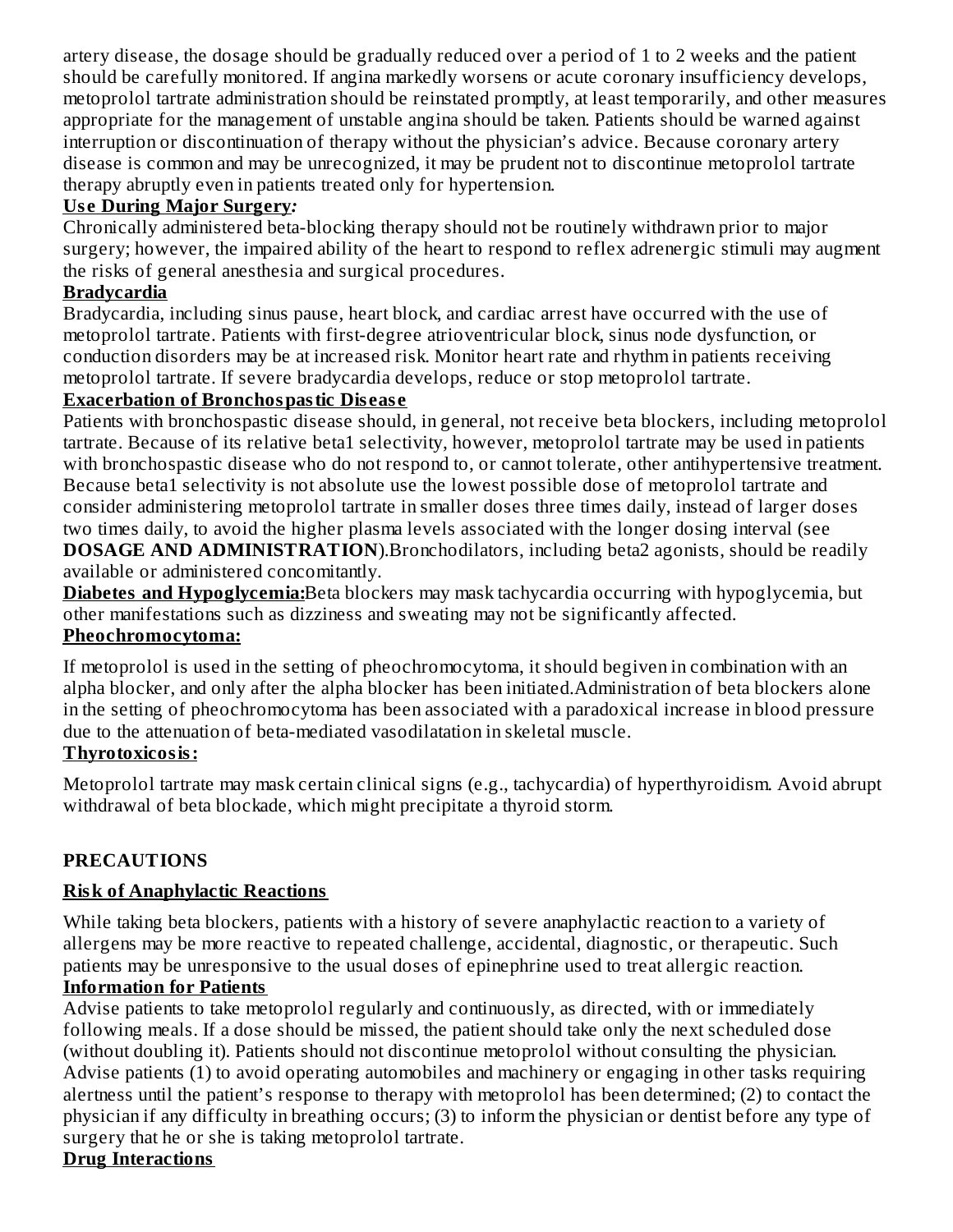*Catecholamine-depleting drugs:* Catecholamine-depleting drugs (e.g., reserpine) may have an additive effect when given with beta-blocking agents or monoamine oxidase (MAO) inhibitors. Observe patients treated with metoprolol tartrate plus a catecholamine depletor for evidence of hypotension or marked bradycardia, which may produce vertigo, syncope, or postural hypotension. In addition, possibly significant hypertension may theoretically occur up to 14 days following discontinuation of the concomitant administration with an irreversible MAO inhibitor.

*Digitalis glycosides and beta blockers:* Both digitalis glycosides and beta blockers slow atrioventricular conduction and decrease heart rate. Concomitant use can increase the risk of bradycardia. Monitor heart rate and PR interval.

*Calcium channel blockers:* Concomitant administration of a beta-adrenergic antagonist with a calcium channel blocker may produce an additive reduction in myocardial contractility because of negative chronotropic and inotropic effects.

*CYP2D6 Inhibitors:* Potent inhibitors of the CYP2D6 enzyme may increase the plasma concentration of metoprolol tartrate which would mimic the pharmacokinetics of CYP2D6 poor metabolizer (see Pharmacokinetics section). Increase in plasma concentrations of metoprolol would decrease the cardioselectivity of metoprolol. Known clinically significant potent inhibitors of CYP2D6 are antidepressants such as fluvoxamine, fluoxetine, paroxetine, sertraline, bupropion, clomipramine, and desipramine; antipsychotics such as chlorpromazine, fluphenazine, haloperidol, and thioridazine; antiarrhythmics such as quinidine or propafenone; antiretrovirals such as ritonavir; antihistamines such as diphenhydramine; antimalarials such as hydroxychloroquine or quinidine; antifungals such as terbinafine.

*Hydralazine:* Concomitant administration of hydralazine may inhibit presystemic metabolism of metoprolol leading to increased concentrations of metoprolol.

*Alpha-adrenergic agents:* Antihypertensive effect of alpha-adrenergic blockers such as guanethidine, betanidine, reserpine, alpha-methyldopa or clonidine may be potentiated by beta-blockers including metoprolol tartrate. Beta- adrenergic blockers may also potentiate the postural hypotensive effect of the first dose of prazosin, probably by preventing reflex tachycardia. On the contrary, beta adrenergic blockers may also potentiate the hypertensive response to withdrawal of clonidine in patients receiving concomitant clonidine and beta-adrenergic blocker. If a patient is treated with clonidine and metoprolol tartrate concurrently, and clonidine treatment is to be discontinued, stop metoprolol tartrate several days before clonidine is withdrawn. Rebound hypertension that can follow withdrawal of clonidine may be increased in patients receiving concurrent beta-blocker treatment.

*Ergot alkaloid:* Concomitant administration with beta-blockers may enhance the vasoconstrictive action of ergot alkaloids.

*Dipyridamole:* In general, administration of a beta-blocker should be withheld before dipyridamole testing, with careful monitoring of heart rate following the dipyridamole injection.

Carcinogenesis, Mutagenesis, Impairment of Fertility Long-term studies in animals have been conducted to evaluate carcinogenic potential. In a 2- year study in rats at three oral dosage levels of up to 800 mg/kg per day, there was no increase in the development of spontaneously occurring benign or malignant neoplasms of any type. The only histologic changes that appeared to be drug related were an increased incidence of generally mild focal accumulation of foamy macrophages in pulmonary alveoli and a slight increase in biliary hyperplasia. In a 21-month study in Swiss albino mice at three oral dosage levels of up to 750 mg/kg per day, benign lung tumors (small adenomas) occurred more frequently in female mice receiving the highest dose than in untreated control animals. There was no increase in malignant or total (benign plus malignant) lung tumors, or in the overall incidence of tumors or malignant tumors. This 21-month study was repeated in CD-1 mice, and no statistically or biologically significant differences were observed between treated and control mice of either sex for any type of tumor.All mutagenicity tests performed (a dominant lethal study in mice, chromosome studies in somatic cells, a Salmonella/mammalian-microsome mutagenicity test, and a nucleus anomaly test in somatic interphase nuclei) were negative. Reproduction toxicity studies in mice, rats and rabbits did not indicate teratogenic potential for metoprolol tartrate. Embryotoxicity and/or fetotoxicity in rats and rabbits were noted starting at doses of 50 mg/kg in rats and 25 mg/kg in rabbits, as demonstrated by increases in preimplantation loss, decreases in the number of viable fetuses per dose, and/or decreases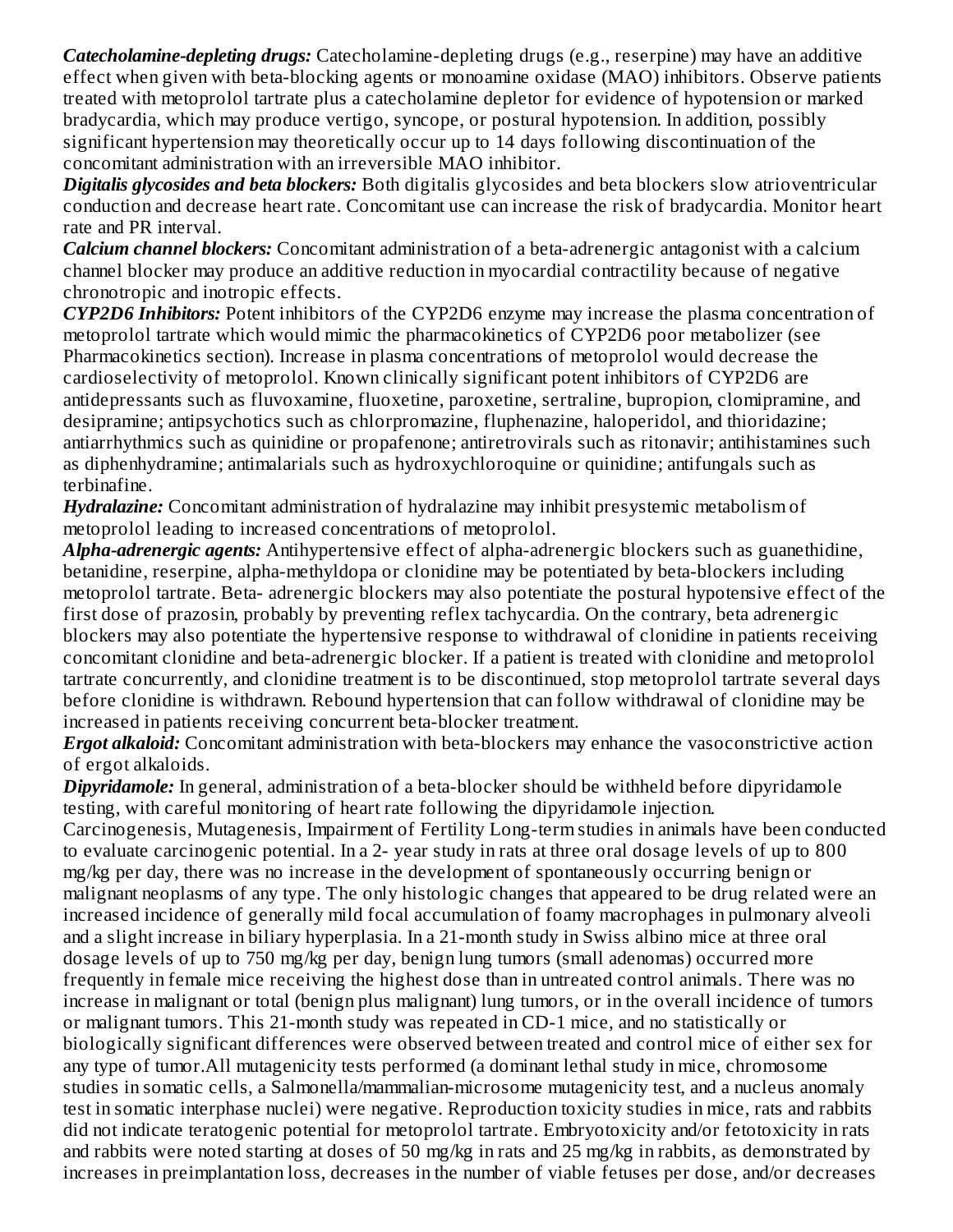in neonatal survival. High doses were associated with some maternal toxicity, and growth delay of the offspring in utero, which was reflected in minimally lower weights at birth. The oral NOAELs for embryo-fetal development in mice, rats, and rabbits were considered to be 25, 200, and 12.5 mg/kg. This corresponds to dose levels that are approximately 0.3, 4, and 0.5 times, respectively, when based on surface area, the maximum human oral dose (8 mg/kg/day) of metoprolol tartrate. Metoprolol tartrate has been associated with reversible adverse effects on spermatogenesis starting at oral dose levels of 3.5 mg/kg in rats (a dose that is only 0.1-times the human dose, when based on surface area), although other studies have shown no effect of metoprolol tartrate on reproductive performance in male rats.

#### **Pregnancy Category C**

Upon confirming the diagnosis of pregnancy, women should immediately inform the doctor. Metoprolol has been shown to increase postimplantation loss and decrease neonatal survival

in rats at doses up to 11 times the maximum daily human dose of 450 mg, when based on surface area. Distribution studies in mice confirm exposure of the fetus when metoprolol is administered to the pregnant animal. These limited animal studies do not indicate direct or indirect harmful effects with respect to teratogenicity (see Carcinogenesis, Mutagenesis, Impairment of Fertility).There are no adequate and well-controlled studies in pregnant women. The amount of data on the use of metoprolol in pregnant women is limited. The risk to the fetus/mother is unknown.Because animal reproduction studies are not always predictive of human response, this drug should be used during pregnancy only if clearly needed.

Nursing Mothers

Metoprolol is excreted in breast milk in a very small quantity. An infant consuming 1 liter of breast milk daily would receive a dose of less than 1 mg of the drug.

#### **Fertility**

The effects of metoprolol tartrate on the fertility of human have not been studied. Metoprolol tartrate showed effects on spermatogenesis in male rats at a therapeutic dose level, but had no effect on rates of conception at higher doses in animal fertility studies (see Carcinogenesis, Mutagenesis, Impairment of Fertility).

Pediatric Use

Safety and effectiveness in pediatric patients have not been established.

Geriatric Use

Clinical trials of metoprolol tartrate USP, in hypertension did not include sufficient numbers of elderly patients to determine whether patients over 65 years of age differ from younger subjects in their response to metoprolol tartrate. Other reported clinical experience in elderly hypertensive patients has not identified any difference in response from younger patients. In worldwide clinical trials of metoprolol tartrate in myocardial infarction, where approximately 478 patients were over 65 years of age (0 over 75 years of age), no age-related differences in safety and effectiveness were found. Other reported clinical experience in myocardial infarction has not identified differences in response between the elderly and younger patients. However, greater sensitivity of some elderly individuals taking metoprolol tartrate cannot be categorically ruled out. Therefore, in general, it is recommended that dosing proceed with caution in this population.

# **ADVERSE REACTIONS**

#### Hypertension and Angina

Most adverse effects have been mild and transient.

*Central Nervous System:* Tiredness and dizziness have occurred in about 10 of 100 patients. Depression has been reported in about 5 of 100 patients. Mental confusion and short-term memory loss have been reported. Headache, nightmares, and insomnia have also been reported.

*Cardiovascular:* Shortness of breath and bradycardia have occurred in approximately 3 of 100 patients. Cold extremities; arterial insufficiency, usually of the Raynaud type; palpitations; congestive heart failure; peripheral edema; and hypotension have been reported in about 1 of 100 patients. Gangrene in patients with pre-existing severe peripheral circulatory disorders has also been reported very rarely.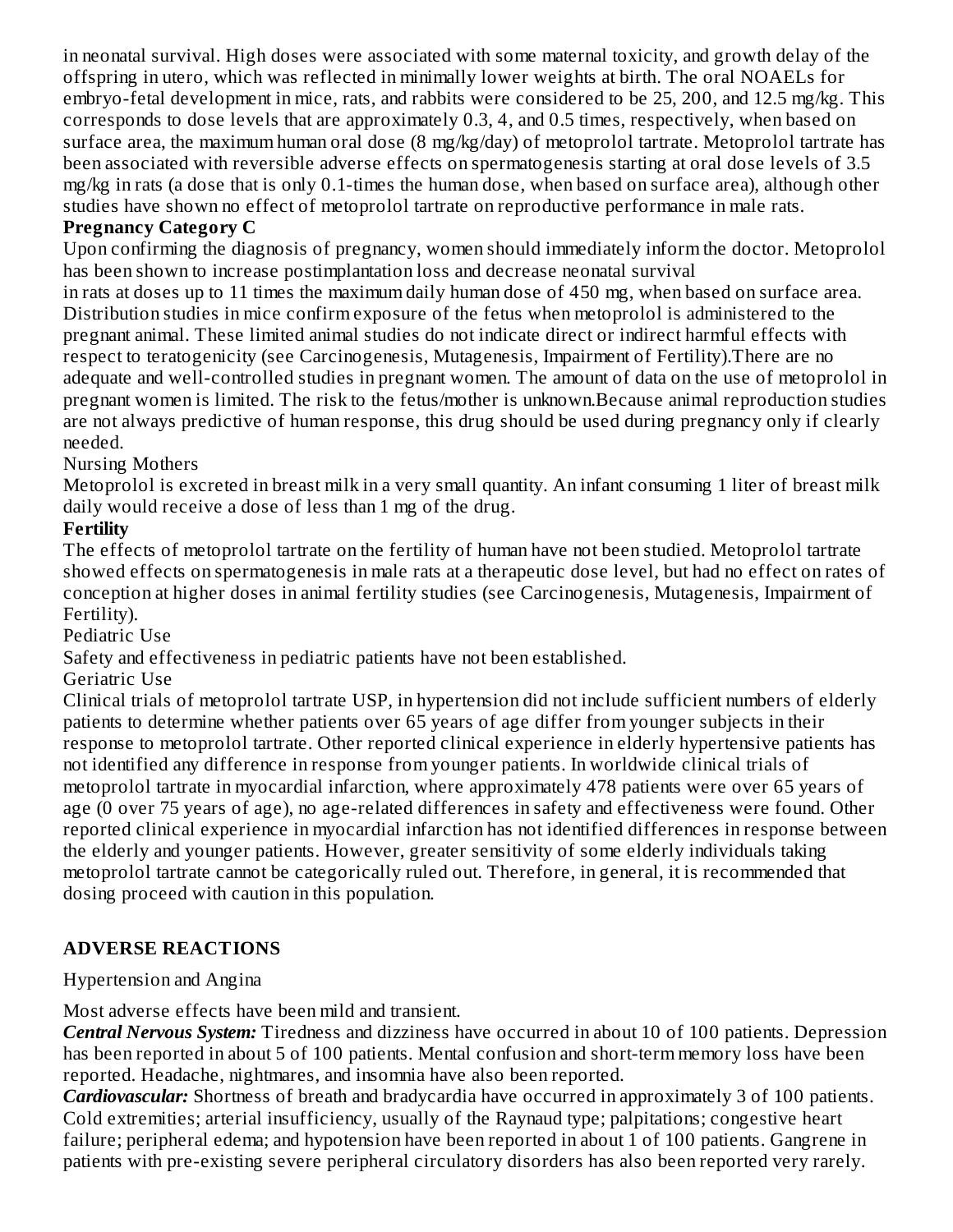# see **CONTRAINDICATIONS, WARNINGS,** and **PRECAUTIONS**.)

*Respiratory:* Wheezing (bronchospasm) and dyspnea have been reported in about 1 of 100 patients (see **WARNINGS**). Rhinitis has also been reported.

*Gastrointestinal:* Diarrhea has occurred in about 5 of 100 patients. Nausea, dry mouth, gastric pain, constipation, flatulence, and heartburn have been reported in about 1 of 100 patients. Vomiting was a common occurrence. Post-marketing experience reveals very rare reports of hepatitis, jaundice and nonspecific hepatic dysfunction. Isolated cases of transaminase, alkaline phosphatase and lactic dehydrogenase elevations have also been reported.

*Hypersensitive Reactions:* Pruritus or rash have occurred in about 5 of 100 patients. Very rarely, photosensitivity and worsening of psoriasis has been reported.

*Miscellaneous:* Peyronie's disease has been reported in fewer than 1 of 100,000 patients.

Musculoskeletal pain, blurred vision, and tinnitus have also been reported. There have been rare reports of reversible alopecia, agranulocytosis, and dry eyes. Discontinuation of the drug should be considered if any such reaction is not otherwise explicable. There have been very rare reports of weight gain, arthritis, and retroperitoneal fibrosis (relationship to metoprolol has not been definitely established). The oculomucocutaneous syndrome associated with the beta blocker practolol has not been reported with metoprolol tartrate.

#### **Myocardial Infarction**

*Central Nervous System:* Tiredness has been reported in about 1 of 100 patients. Vertigo, sleep disturbances, hallucinations, headache, dizziness, visual disturbances, confusion, and reduced libido have also been reported, but a drug relationship is not clear.

*Cardiovascular:* In the randomized comparison of metoprolol and placebo described in the CLINICAL PHARMACOLOGY section, the following adverse reactions were reported:

|                         | Metoprolol | Placebo |
|-------------------------|------------|---------|
| Hypotension             | 27.4%      | 23.2%   |
| (systolicBP<90mmHg)     |            |         |
| Bradycardia             | 15.9%      | 6.7%    |
| (heartrate<40beats/min) |            |         |
| Second-or               | 4.7%       | 4.7%    |
| third-degreeheartblock  |            |         |
| First-degree heartblock | 5.3%       | 1.9%    |
| $(P-R\ge0.26sec)$       |            |         |
| Heartfailure            | 27.5%      | 29.6%   |
|                         |            |         |

*Respiratory:* Dyspnea of pulmonary origin has been reported in fewer than 1 of 100 patients. *Gastrointestinal:* Nausea and abdominal pain have been reported in fewer than 1 of 100 patients. *Dermatologic:* Rash and worsened psoriasis have been reported, but a drug relationship is not clear. *Miscellaneous:* Unstable diabetes and claudication have been reported, but a drug relationship is not clear.

# **Potential Advers e Reactions**

A variety of adverse reactions not listed above have been reported with other beta-adrenergic blocking agents and should be considered potential adverse reactions to metoprolol tartrate.

*Central Nervous System:* Reversible mental depression progressing to catatonia; an acute reversible syndrome characterized by disorientation for time and place, short-term memory loss, emotional lability, slightly clouded sensorium, and decreased performance on neuropsychometrics.

*Cardiovascular:* Intensification of AV block (see CONTRAINDICATIONS).

*Hematologic:* Agranulocytosis, nonthrombocytopenic purpura, thrombocytopenic purpura. *Hypersensitive Reactions:* Fever combined with aching and sore throat, laryngospasm, and respiratory distress.

# **Postmarketing Experience**

The following adverse reactions have been reported during postapproval use of metoprolol tartrate: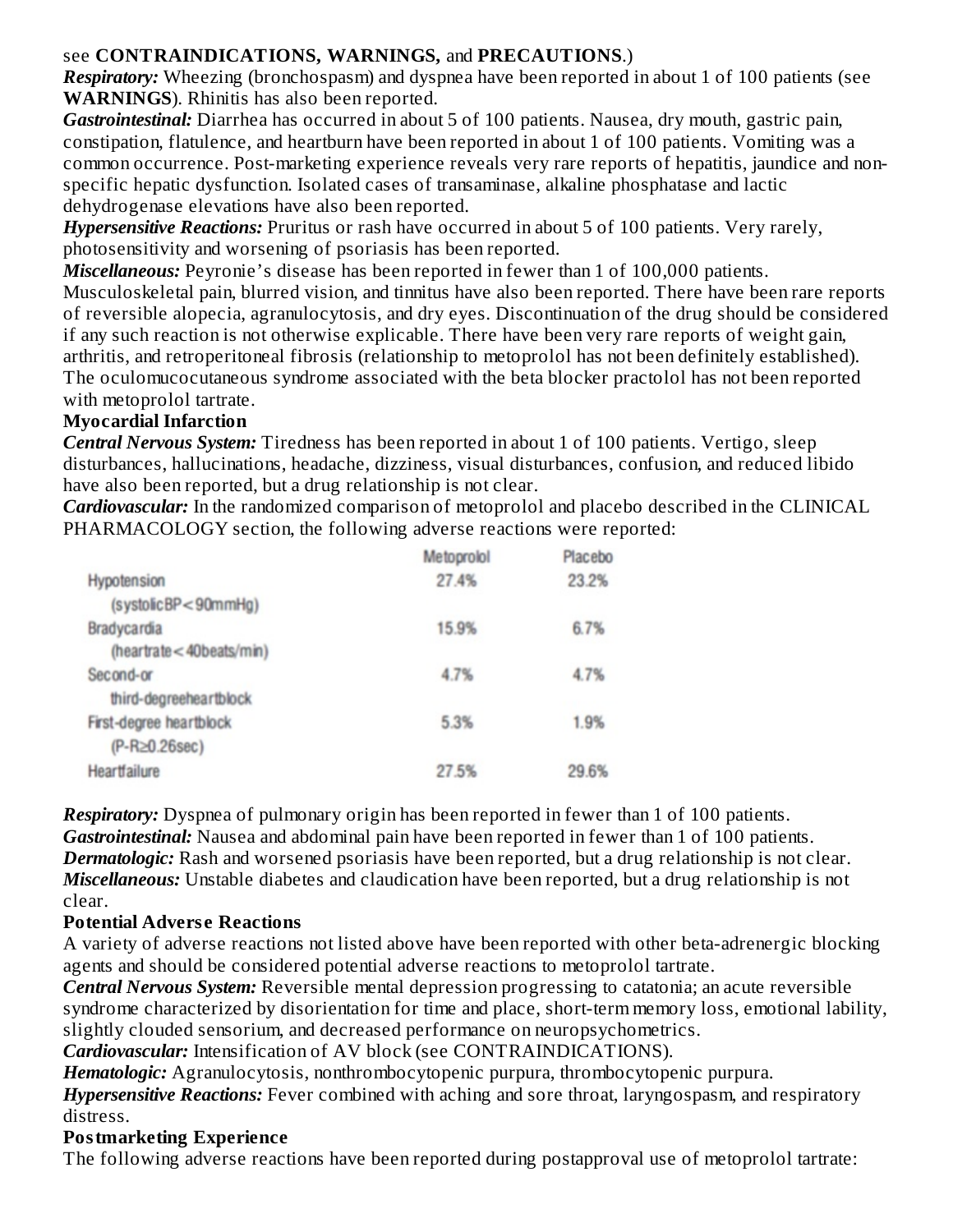confusional state, an increase in blood triglycerides and a decrease in High Density Lipoprotein (HDL). Because these reports are from a population of uncertain size and are subject to confounding factors, it is not possible to reliably estimate their frequency.

#### **OVERDOSAGE**

#### **Acute Toxicity**

Several cases of overdosage have been reported, some leading to death. Oral LD  $_{50}$ 's (mg/kg): mice, 1158 to 2460; rats, 3090 to 4670.

#### **Signs and Symptoms**

Potential signs and symptoms associated with overdosage with metoprolol are bradycardia, hypotension, bronchospasm, myocardial infarction, cardiac failure and death.

#### **Management**

There is no specific antidote. In general, patients with acute or recent myocardial infarction may be more hemodynamically unstable than other patients and should be treated accordingly (see **WARNINGS, Myocardial Infarction**).On the basis of the pharmacologic actions of metoprolol tartrate, the following general measures should be employed:

*Elimination of the Drug:* Gastric lavage should be performed. Other clinical manifestations of overdose should be managed symptomatically based on modern methods of intensive care. *Hypotension:* A vasopressor should be administered, e.g., levarterenol or dopamine.

**Bronchospasm:** A beta -stimulating agent and/or a theophylline derivative should be 2 administered. *Cardiac Failure:* A digitalis glycoside and diuretic should be administered. In shock resulting from inadequate cardiac contractility, administration of dobutamine, isoproterenol, or glucagon may be considered.

# **DOSAGE AND ADMINISTRATION**

# **Hypertension**

The dosage of metoprolol tartrate tablets should be individualized. Metoprolol tartrate tablets should be taken with or immediately following meals. The usual initial dosage of Metoprolol tartrate tablets is 100 mg daily in single or divided doses, whether used alone or added to a diuretic. The dosage may be increased at weekly (or longer) intervals until optimum blood pressure reduction is achieved. In general, the maximum effect of any given dosage level will be apparent after 1 week of therapy. The effective dosage range of Metoprolol tartrate tablets is 100 to 450 mg per day. Dosages above 450 mg per day have not been studied. While once-daily dosing is effective and can maintain a reduction in blood pressure throughout the day, lower doses (especially 100 mg) may not maintain a full effect at the end of the 24-hour period, and larger or more frequent daily doses may be required. This can be evaluated by measuring blood pressure near the end of the dosing interval to determine whether satisfactory control is being maintained throughout the day. Beta selectivity diminishes as the dose of metoprolol is increased.

# **Angina Pectoris**

The dosage of metoprolol tartrate tablets should be individualized. Metoprolol tartrate tablets should be taken with or immediately following meals. The usual initial dosage of Metoprolol tartrate tablets is 100 mg daily, given in two divided doses. The dosage may be gradually increased at weekly intervals until optimum clinical response has been obtained or there is pronounced slowing of the heart rate. The effective dosage range of Metoprolol tartrate tablets is 100 to 400 mg per day. Dosages above 400 mg per day have not been studied. If treatment is to be discontinued, the dosage should be reduced gradually over a period of 1 to 2 weeks (see **WARNINGS**).

# **Myocardial Infarction**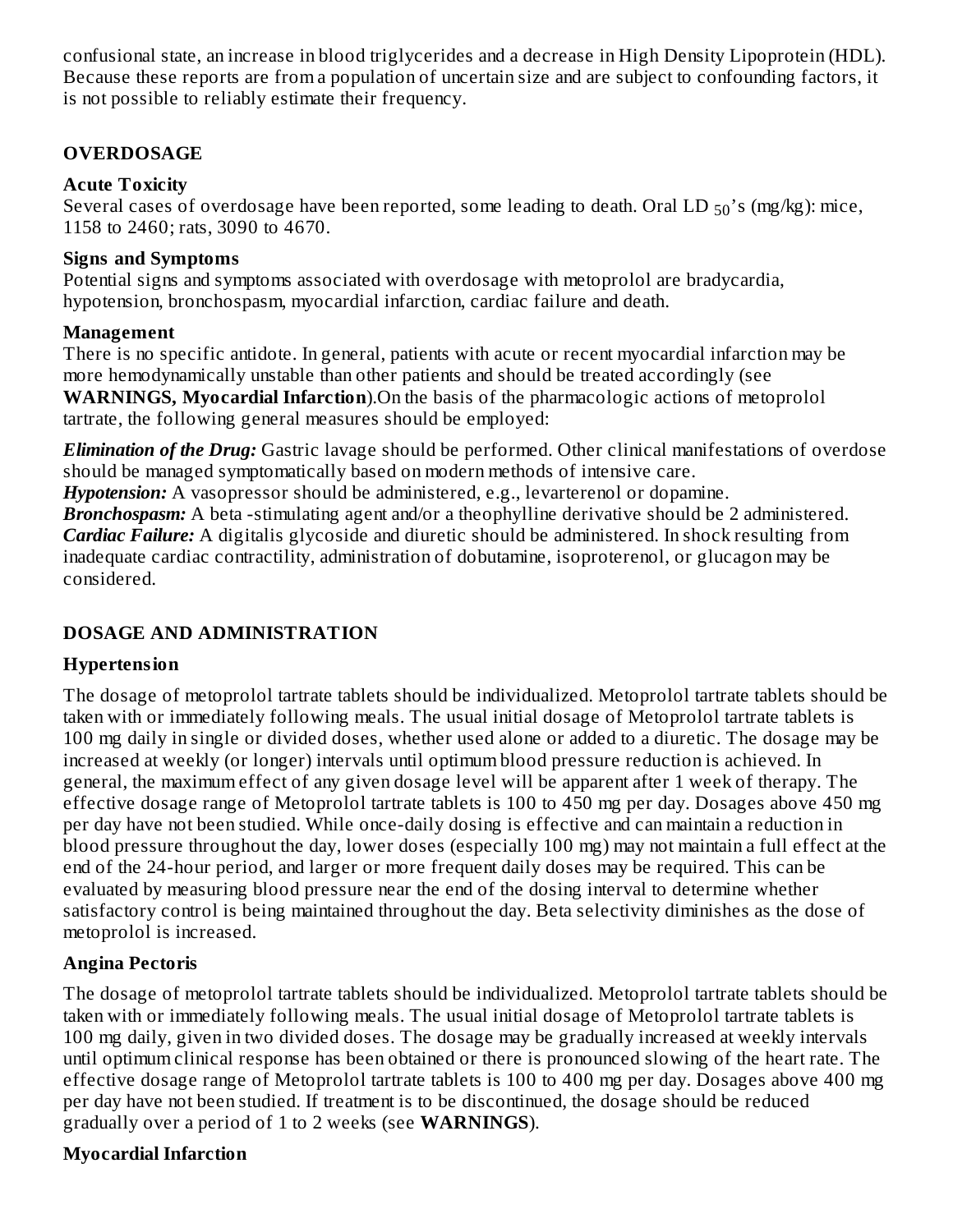*Early Treatment:* During the early phase of definite or suspected acute myocardial infarction, treatment with metoprolol tartrate can be initiated as soon as possible after the patient's arrival

in the hospital. Such treatment should be initiated in a coronary care or similar unit immediately after the patient's hemodynamic condition has stabilized. Treatment in this early phase should begin with the intravenous administration of three bolus injections of 5 mg of metoprolol tartrate each; the injections should be given at approximately 2-minute intervals. During the intravenous administration of metoprolol, blood pressure, heart rate,and electrocardiogram should be carefully monitored.In patients who tolerate the full intravenous dose (15 mg), metoprolol tartrate tablets, 50 mg every 6 hours, should be initiated 15 minutes after the last intravenous dose and continued for 48 hours. Thereafter, patients should receive a maintenance dosage of 100 mg twice daily (see *Late Treatment* below).

Patients who appear not to tolerate the full intravenous dose should be started on metoprolol tartrate tablets either 25 mg or 50 mg every 6 hours (depending on the degree of intolerance)

15 minutes after the last intravenous dose or as soon as their clinical condition allows. In patients with severe intolerance, treatment with metoprolol should be discontinued (see **WARNINGS**).

*Late Treatment:* Patients with contraindications to treatment during the early phase of suspected or definite myocardial infarction, patients who appear not to tolerate the full early treatment, and

patients in whom the physician wishes to delay therapy for any other reason should be started on metoprolol tartrate tablets, 100 mg twice daily, as soon as their clinical condition allows. Therapy should be continued for at least 3 months. Although the efficacy of metoprolol beyond 3 months has not been conclusively established, data from studies with other beta blockers suggest that treatment should be continued for 1 to 3 years.

Special populations

*Pediatric patients:* No pediatric studies have been performed. The safety and efficacy of Metoprolol Tartrate in pediatric patients have not been established.

*Renal impairment:* No dose adjustment of Metoprolol Tartrate is required in patients with renal impairment.

*Hepatic impairment:* Metoprolol Tartrate blood levels are likely to increase substantially in patients with hepatic impairment. Therefore, Metoprolol Tartrate should be initiated at low doses with cautious gradual dose titration according to clinical response.

*Geriatric patients (>65 years):* In general, use a low initial starting dose in elderly patients given their greater frequency of decreased hepatic, renal, or cardiac function, and of concomitant disease or other drug therapy.

**Method of administration:**For oral treatment, the tablets should be swallowed un-chewed with a glass of water. Metoprolol Tartrate should always be taken in standardized relation with meals. If the physician asks the patient to take Metoprolol Tartrate either before breakfast or with breakfast, then the patient should continue taking Metoprolol Tartrate with the same schedule during the course of therapy.

# **HOW SUPPLIED**

*Metoprolol Tartrate Tablets USP, 25 mg -* White, circular, film coated tablets debossed with "1" on one side and plain on the other side

Bottles of 30 ..................NDC 57664-506-54 Bottles of 90 ..................NDC 57664-506-59

Bottles of 100 ................NDC 57664-506-52

Bottles of 1000 ..............NDC 57664-506-58

Blister pack of 30………NDC 58118-0361-8

*Metoprolol Tartrate Tablets USP, 50 mg -* Round, white film coated tablets with "477" debossed on one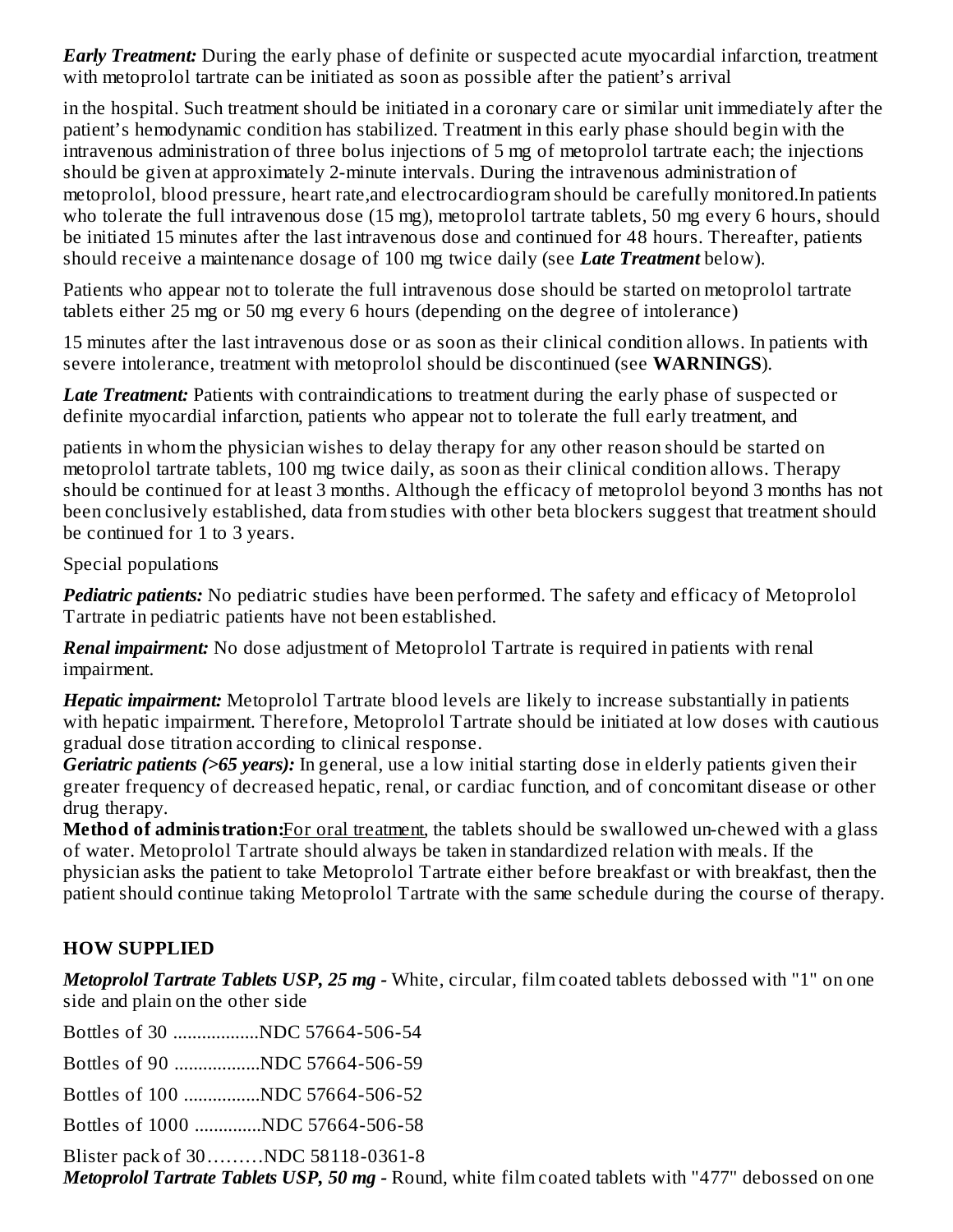side and scored on the other side

Bottles of 100 ................NDC 57664-477-52 Bottles of 1000...............NDC 57664-477-58

Blister pack of 30………NDC 58118-0360-08

*Metoprolol Tartrate Tablets USP, 50 mg -* Capsule-shaped, biconvex, white, scored (debossed 166) Bottles of 100 ................NDC 57664-166-52

Bottles of 1000 ..............NDC 57664-166-58

*Metoprolol Tartrate Tablets USP, 100 mg -* Round-shaped, film coated, white colored tablets debossed with '162' on one side and 'scored' on the other side.

Bottles of 90 ...................NDC 57664-162-59

Bottles of 100 .................NDC 57664-162-52

Bottles of 1000 ...............NDC 57664-162-58

*Metoprolol Tartrate Tablets USP, 100 mg -* Capsule-shaped, biconvex, white, scored (debossed 167)

Bottles of 90....................NDC 57664-167-59

Bottles of 100 .................NDC 57664-167-52

Bottles of 1000 ...............NDC 57664-167-58

Samples, when available, are identified by the word SAMPLE appearing on each bottle.Store at 20°- 25°C (68°-77°F); excursions permitted to 15°-30°C (59°-86°F) [See USP Controlled Room

Temperature]. Dispense in tight, light-resistant container (USP). Protect from Moisture.To report SUSPECTED ADVERSE REACTIONS, contact Sun Pharmaceutical Industries, Inc. at 1-800-818-4555 or FDA at 1-800-FDA-1088 or www.fda.gov/medwatch.

#### **Distributed by:**

Cranbury, NJ 08512

Sun Pharmaceutical Industries, Inc.

#### **Manufactured by:**

Sun Pharmaceutical Industries Limited Survey No. 259/15, Dadra-396 191,  $(U.T. of D & NH)$ , India. 5094T89 Iss: 07/15

Repackaged by:

# **Clinical Solutions Wholesale**

Franklin, TN 37067

# **PACKAGE LABEL.PRINCIPAL DISPLAY PANEL**



# **PACKAGE LABEL.PRINCIPAL DISPLAY PANEL**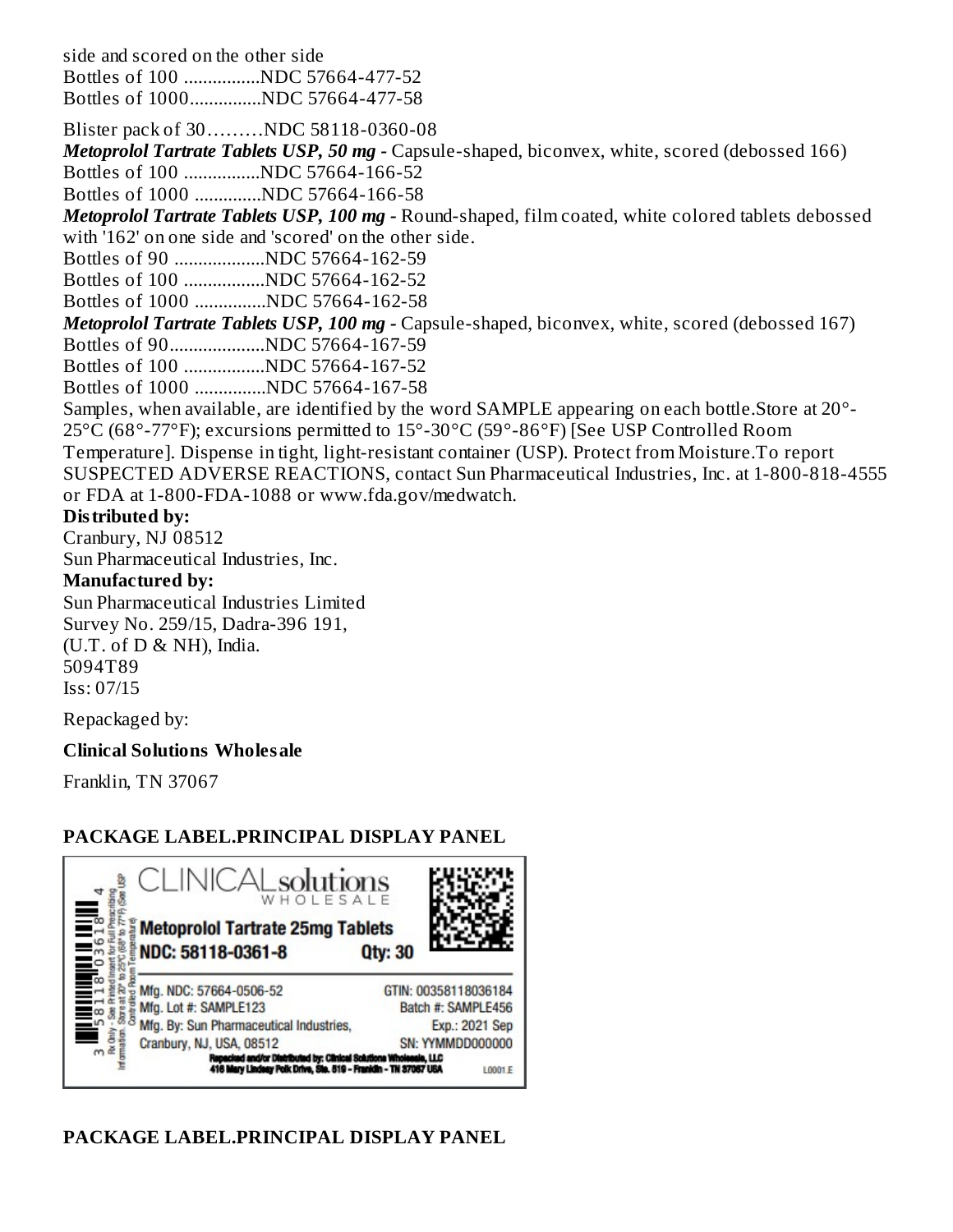

**Metoprolol Tartrate 50mg Tablets** NDC: 58118-0360-8



Mfg. NDC: 57664-0477-52 Mfg. Lot #: SAMPLE123 Mfg. By: Sun Pharmaceutical Cranbury, NJ, USA, 08512

# GTIN: 00358118036085<br>Batch #: SAMPLE456<br>Batch #: SAMPLE456<br>Exp.: 0ct 2018<br>City: 30<br>City: 30<br>Samplessle, LLC<br>City: 30

L0001.B

Repacked and/or Distributed by: Clinical Solutions Wholesale, LLC<br>416 Mary Lindsay Polk Drive, Ste. 519 - Franklin - TN 37067 USA

# **METOPROLOL TARTRATE**

| metoprolol tartrate tablet                      |                  |                                                                       |                     |                               |          |                  |  |
|-------------------------------------------------|------------------|-----------------------------------------------------------------------|---------------------|-------------------------------|----------|------------------|--|
|                                                 |                  |                                                                       |                     |                               |          |                  |  |
| <b>Product Information</b>                      |                  |                                                                       |                     |                               |          |                  |  |
| Product Type                                    |                  | HUMAN PRESCRIPTION DRUG                                               | Item Code (Source)  | NDC:58118-0361(NDC:57664-506) |          |                  |  |
| <b>Route of Administration</b>                  |                  | ORAL                                                                  |                     |                               |          |                  |  |
|                                                 |                  |                                                                       |                     |                               |          |                  |  |
|                                                 |                  |                                                                       |                     |                               |          |                  |  |
| <b>Active Ingredient/Active Moiety</b>          |                  |                                                                       |                     |                               |          |                  |  |
|                                                 |                  | <b>Ingredient Name</b>                                                |                     | <b>Basis of Strength</b>      |          | Strength         |  |
|                                                 |                  | METOPROLOL TARTRATE (UNII: W5S57Y3A5L) (METOPROLOL - UNII:GEB06NHM23) |                     | METOPROLOL TARTRATE           |          | 25 <sub>mg</sub> |  |
|                                                 |                  |                                                                       |                     |                               |          |                  |  |
|                                                 |                  |                                                                       |                     |                               |          |                  |  |
| <b>Inactive Ingredients</b>                     |                  |                                                                       |                     |                               |          |                  |  |
| <b>Ingredient Name</b>                          |                  |                                                                       |                     |                               |          | Strength         |  |
| <b>SILICON DIO XIDE</b> (UNII: ETJ7Z6 XBU4)     |                  |                                                                       |                     |                               |          |                  |  |
| HYPROMELLOSE, UNSPECIFIED (UNII: 3NXW29V3WO)    |                  |                                                                       |                     |                               |          |                  |  |
| LACTOSE MONOHYDRATE (UNII: EWQ57Q8I5X)          |                  |                                                                       |                     |                               |          |                  |  |
| MAGNESIUM STEARATE (UNII: 70097M6I30)           |                  |                                                                       |                     |                               |          |                  |  |
| MICRO CRYSTALLINE CELLULO SE (UNII: OP1R32D61U) |                  |                                                                       |                     |                               |          |                  |  |
|                                                 |                  | POLYETHYLENE GLYCOL, UNSPECIFIED (UNII: 3WJQ0SDW1A)                   |                     |                               |          |                  |  |
| POLYSORBATE 20 (UNII: 7T1F30V5YH)               |                  |                                                                       |                     |                               |          |                  |  |
| PO VIDONE, UNSPECIFIED (UNII: FZ989GH94E)       |                  |                                                                       |                     |                               |          |                  |  |
|                                                 |                  | SODIUM STARCH GLYCOLATE TYPE A POTATO (UNII: 5856J3G2A2)              |                     |                               |          |                  |  |
| TALC (UNII: 7SEV7J4R1U)                         |                  |                                                                       |                     |                               |          |                  |  |
| <b>TITANIUM DIO XIDE</b> (UNII: 15FIX9 V2JP)    |                  |                                                                       |                     |                               |          |                  |  |
|                                                 |                  |                                                                       |                     |                               |          |                  |  |
| <b>Product Characteristics</b>                  |                  |                                                                       |                     |                               |          |                  |  |
| Color                                           | white (WHITE)    |                                                                       | <b>Score</b>        |                               | no score |                  |  |
| <b>Shape</b>                                    | ROUND (circular) |                                                                       | <b>Size</b>         |                               | 5mm      |                  |  |
| Flavor                                          |                  |                                                                       | <b>Imprint Code</b> | $\mathbf{1}$                  |          |                  |  |
| <b>Contains</b>                                 |                  |                                                                       |                     |                               |          |                  |  |
|                                                 |                  |                                                                       |                     |                               |          |                  |  |
|                                                 |                  |                                                                       |                     |                               |          |                  |  |

**Packaging**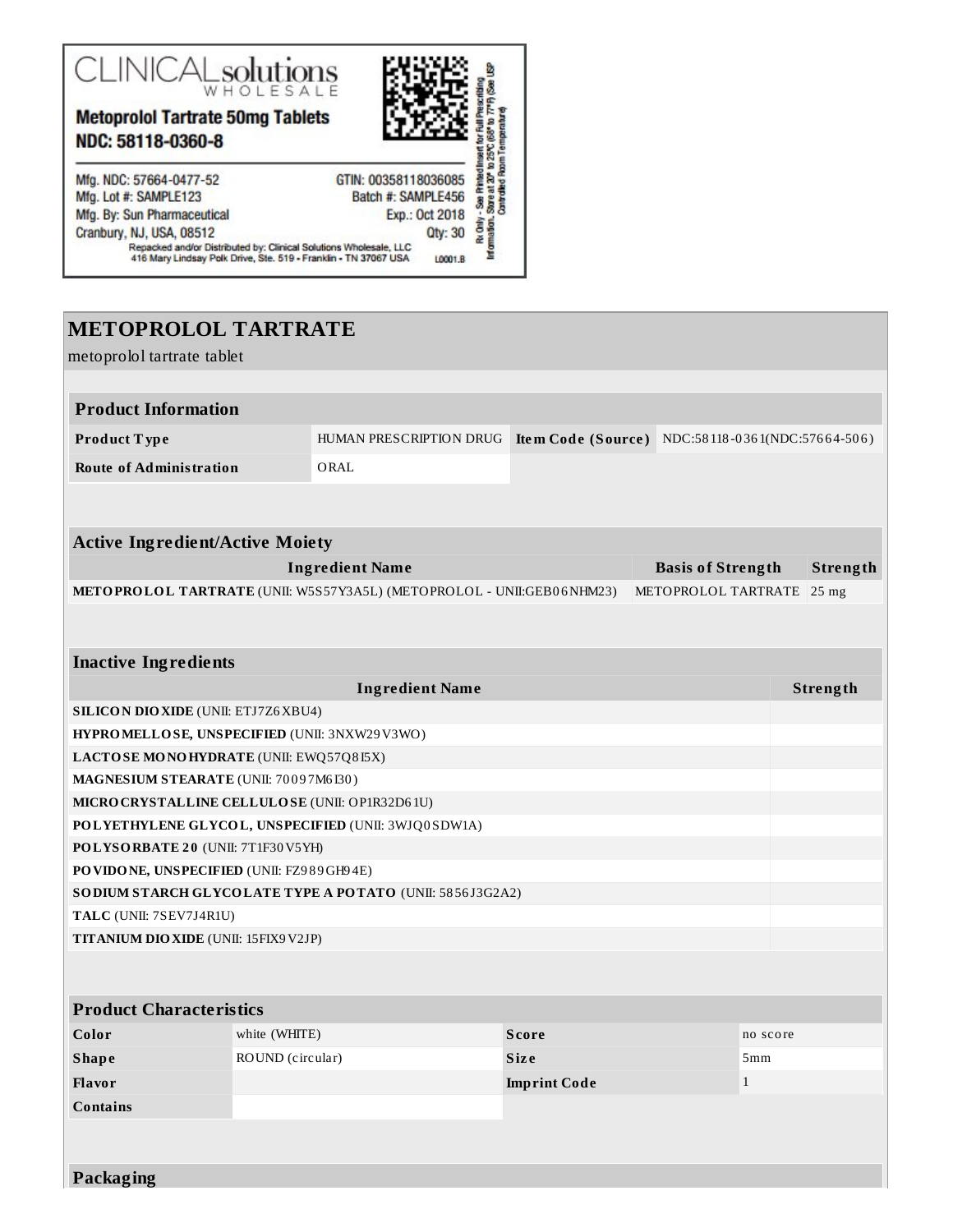| <b>Item Code</b><br>#                                           |                                                                                       | <b>Package Description</b>                                            |              |            | <b>Marketing Start Date Marketing End Date</b>   |                           |          |
|-----------------------------------------------------------------|---------------------------------------------------------------------------------------|-----------------------------------------------------------------------|--------------|------------|--------------------------------------------------|---------------------------|----------|
|                                                                 | 1 NDC:58118-0361-8 30 in 1 BLISTER PACK; Type 0: Not a Combination Product 06/29/2016 |                                                                       |              |            |                                                  |                           |          |
|                                                                 |                                                                                       |                                                                       |              |            |                                                  |                           |          |
|                                                                 |                                                                                       |                                                                       |              |            |                                                  |                           |          |
| <b>Marketing Information</b>                                    |                                                                                       |                                                                       |              |            |                                                  |                           |          |
| <b>Marketing Category</b>                                       |                                                                                       | <b>Application Number or Monograph Citation</b>                       |              |            | <b>Marketing Start Date</b>                      | <b>Marketing End Date</b> |          |
| <b>ANDA</b>                                                     | ANDA076670                                                                            |                                                                       |              | 06/29/2015 |                                                  |                           |          |
|                                                                 |                                                                                       |                                                                       |              |            |                                                  |                           |          |
|                                                                 |                                                                                       |                                                                       |              |            |                                                  |                           |          |
| <b>METOPROLOL TARTRATE</b>                                      |                                                                                       |                                                                       |              |            |                                                  |                           |          |
| metoprolol tartrate tablet                                      |                                                                                       |                                                                       |              |            |                                                  |                           |          |
|                                                                 |                                                                                       |                                                                       |              |            |                                                  |                           |          |
| <b>Product Information</b>                                      |                                                                                       |                                                                       |              |            |                                                  |                           |          |
| Product Type                                                    |                                                                                       | HUMAN PRESCRIPTION DRUG                                               |              |            | Item Code (Source) NDC:58118-0360(NDC:57664-477) |                           |          |
| <b>Route of Administration</b>                                  |                                                                                       | ORAL                                                                  |              |            |                                                  |                           |          |
|                                                                 |                                                                                       |                                                                       |              |            |                                                  |                           |          |
|                                                                 |                                                                                       |                                                                       |              |            |                                                  |                           |          |
| <b>Active Ingredient/Active Moiety</b>                          |                                                                                       |                                                                       |              |            |                                                  |                           |          |
|                                                                 |                                                                                       | <b>Ingredient Name</b>                                                |              |            | <b>Basis of Strength</b>                         |                           | Strength |
|                                                                 |                                                                                       | METOPROLOL TARTRATE (UNII: W5S57Y3A5L) (METOPROLOL - UNII:GEB06NHM23) |              |            | METOPROLOL TARTRATE                              |                           | $50$ mg  |
|                                                                 |                                                                                       |                                                                       |              |            |                                                  |                           |          |
|                                                                 |                                                                                       |                                                                       |              |            |                                                  |                           |          |
| <b>Inactive Ingredients</b>                                     |                                                                                       |                                                                       |              |            |                                                  |                           |          |
|                                                                 |                                                                                       | <b>Ingredient Name</b>                                                |              |            |                                                  |                           | Strength |
| <b>SILICON DIO XIDE (UNII: ETJ7Z6 XBU4)</b>                     |                                                                                       |                                                                       |              |            |                                                  |                           |          |
| HYPROMELLOSE, UNSPECIFIED (UNII: 3NXW29V3WO)                    |                                                                                       |                                                                       |              |            |                                                  |                           |          |
| LACTOSE MONOHYDRATE (UNII: EWQ57Q8I5X)                          |                                                                                       |                                                                       |              |            |                                                  |                           |          |
| MAGNESIUM STEARATE (UNII: 70097M6I30)                           |                                                                                       |                                                                       |              |            |                                                  |                           |          |
| MICRO CRYSTALLINE CELLULO SE (UNII: OP1R32D61U)                 |                                                                                       |                                                                       |              |            |                                                  |                           |          |
|                                                                 |                                                                                       | POLYETHYLENE GLYCOL, UNSPECIFIED (UNII: 3WJQ0SDW1A)                   |              |            |                                                  |                           |          |
| POLYSORBATE 20 (UNII: 7T1F30V5YH)                               |                                                                                       |                                                                       |              |            |                                                  |                           |          |
| PO VIDO NE, UNSPECIFIED (UNII: FZ989GH94E)                      |                                                                                       |                                                                       |              |            |                                                  |                           |          |
| SODIUM STARCH GLYCOLATE TYPE A POTATO (UNII: 5856J3G2A2)        |                                                                                       |                                                                       |              |            |                                                  |                           |          |
| TALC (UNII: 7SEV7J4R1U)<br>TITANIUM DIO XIDE (UNII: 15FIX9V2JP) |                                                                                       |                                                                       |              |            |                                                  |                           |          |
|                                                                 |                                                                                       |                                                                       |              |            |                                                  |                           |          |
|                                                                 |                                                                                       |                                                                       |              |            |                                                  |                           |          |
| <b>Product Characteristics</b>                                  |                                                                                       |                                                                       |              |            |                                                  |                           |          |
| Color                                                           | white (WHITE)                                                                         |                                                                       | <b>Score</b> |            |                                                  | 2 pieces                  |          |
| <b>Shape</b>                                                    | <b>ROUND</b><br><b>Size</b><br>8 <sub>mm</sub>                                        |                                                                       |              |            |                                                  |                           |          |
| Flavor                                                          | <b>Imprint Code</b>                                                                   |                                                                       | 477          |            |                                                  |                           |          |
| <b>Contains</b>                                                 |                                                                                       |                                                                       |              |            |                                                  |                           |          |
|                                                                 |                                                                                       |                                                                       |              |            |                                                  |                           |          |
|                                                                 |                                                                                       |                                                                       |              |            |                                                  |                           |          |
| <b>Packaging</b>                                                |                                                                                       |                                                                       |              |            |                                                  |                           |          |
| <b>Item Code</b><br>#                                           |                                                                                       | <b>Package Description</b>                                            |              |            | Marketing Start Date Marketing End Date          |                           |          |